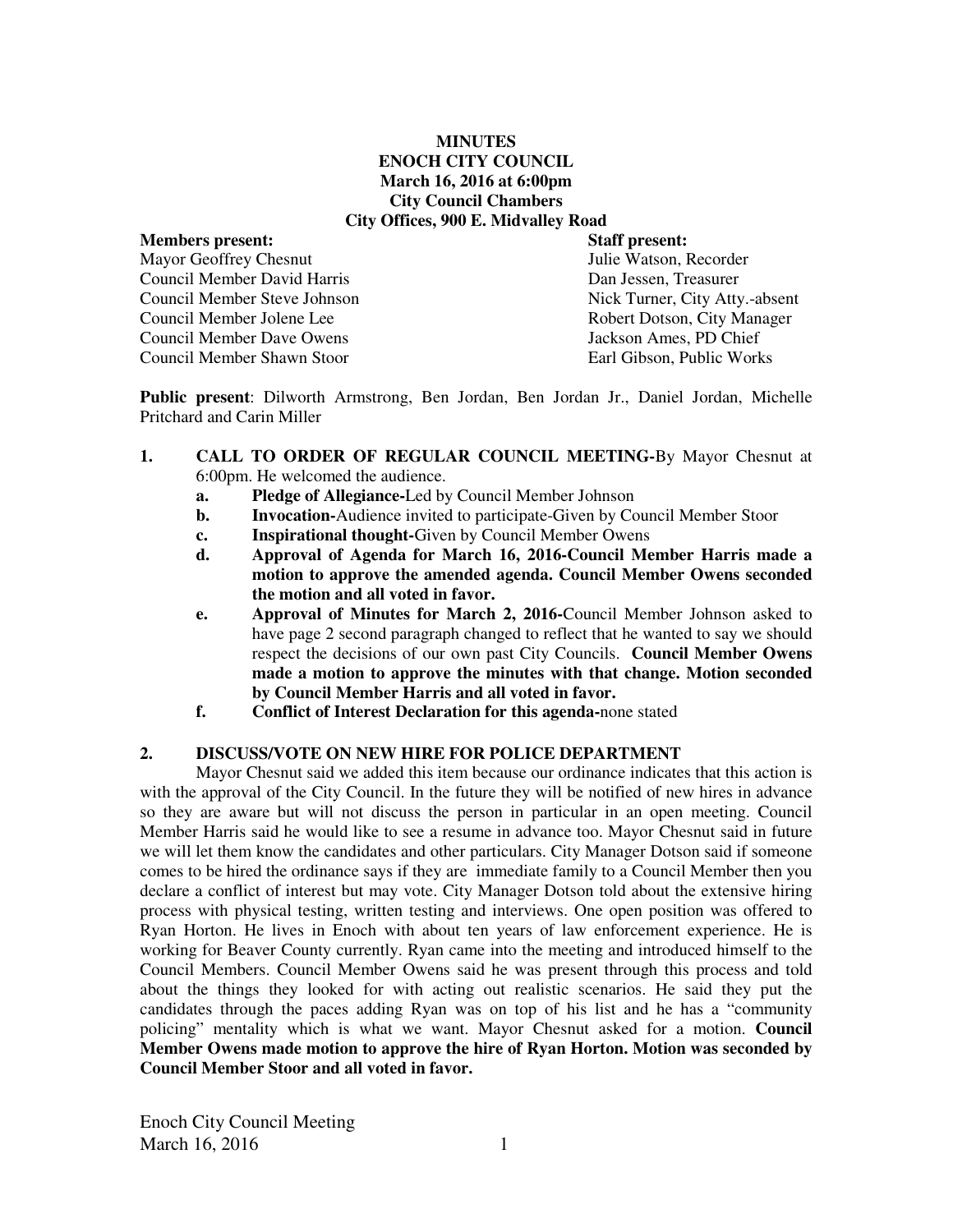## **3. RESOLUTION NO. 2016-03-16 ARBOR DAY PROCLAMATION**

Mayor Chesnut asked Council Member Lee about this. She said April  $23<sup>rd</sup>$  will be our day to celebrate Arbor Day which is a requirement for Tree City USA. It will take place in "Garden Park" park with several projects to work on from grants we have received to buy trees. Daniel Allen, the Urban Forester, will be there. Mayor Chesnut asked for a motion. **Council Member Harris made a motion to approve Resolution No. 2016-03-16, Arbor Day Proclamation. Motion was seconded by Council Member Lee and a roll call vote was held as follows:** 

| <b>Council Member Harris-Yes</b> |  |
|----------------------------------|--|
| Council Member Johnson-Yes       |  |
| <b>Council Member Lee-Yes</b>    |  |

**Council Member Harris-Yes Council Member Stoor-Yes Council Member Owens-Yes Motion passed unanimously** 

#### **4. OPEN 2016-2017 BUDGET AND SET A PUBLIC HEARING FOR 4-6-16**

Council Member Harris confirmed this is to open the budget as previously discussed for some adjustments. **Council Member Harris made a motion to open the budget and set a public hearing for April 6, 2016. Motion was seconded by Council Member Owens and all voted in favor.** 

**5. RESOLUTION NO. 2016-02-17-B A RESOLUTION DESIGNATING AUTHORITY AND GIVING PERMISSION TO THE MAYOR CHESNUT, CITY MANAGER, AND POLICE CHIEF TO MAKE GENERAL POLICY CHANGES TO THE CITY'S POLICIES AND PROCEDURES MANUALS AND POLICE DEPARTMENT POLICY MANUAL** 

Mayor Chesnut said we have discussed this in past meetings and had our City Attorney make some changes to the language regarding concerns expressed. He said this in the interest of administrative efficiency and so the will of the City Council is facilitated efficiently. It is not necessary for the City Council to review the minutia of the day-to-day operations of routine things that can be handled by staff. Mayor Chesnut said Council Member Johnson thought this was too broad so we reined that in a bit. He noted no changes can be made that have any fiscal impact on the budget. That would always come before the Council.

City Manager Dotson gave the example of reassigning duties for staff saying that the City Council does not need to approve that because it does not affect the budget and is for efficient operations. This is designed to facilitate our own programs and we need leeway to do that without bringing every little item to the Council. City Manager Dotson said this is policy, it is not law. The "check" for the City Council is the purse and they would have to approve anything that affects the budget. Council Member Johnson said he is always concerned about the freedom aspect of things.

Council Member Stoor said since we are not in the middle of things day to day it is good to move forward with this. Council Member Harris said we don't need to micromanage. Let the staff do their jobs. Mayor Chesnut said if any issues or concerns come up it could be discussed in a City Council meeting with a motion for an agenda item. He suggested it is always best to talk to staff directly if you have an issue. Council Member Johnson asked how it works for the Mayor to have concurrence on any changes as the resolution states. Mayor Chesnut said he meets with staff in regular meetings and is proactive. He will know about any actions taken and will approve those. Council Member Lee asked about two people signing off on something and it was noted that at least two staff members and Mayor Chesnut will ok any changes. Council Member Harris suggested we could note any changes in the report to the City Council which is sent out the day after Council meetings. It was noted again that this is limited to policies that are for the administration of personnel and minimal changes to comply with state and federal laws.

Enoch City Council Meeting March 16, 2016 2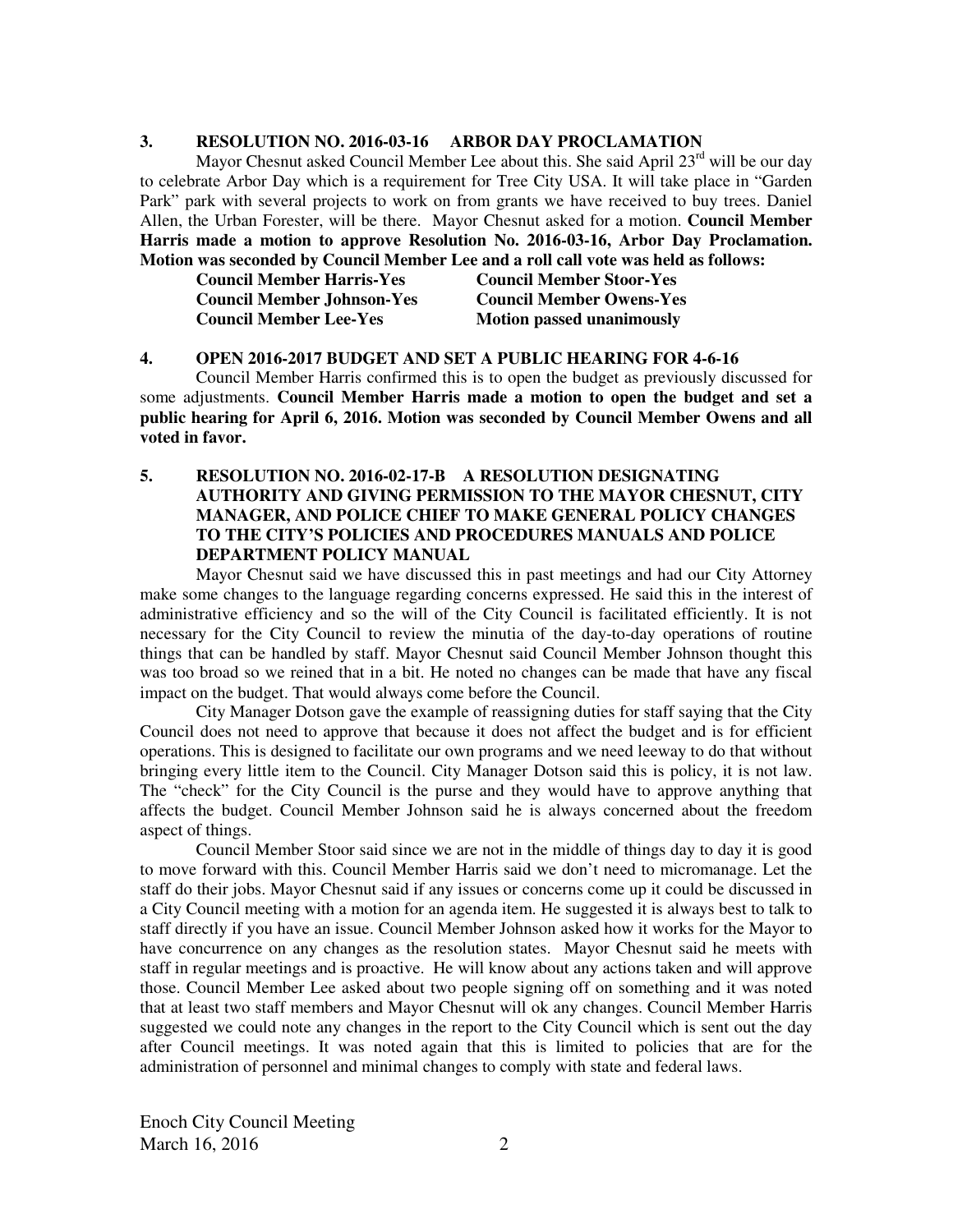**Council Member Harris made a motion to approve Resolution 2016-02-17-B, a resolution designating authority and giving permission to the Mayor, City Manager and Police Chief to make general policy changes to the City's policies and procedures manuals and the police department policy manual. The motion was seconded by Council Member Owens and a roll call vote was held as follows:** 

| <b>Council Member Harris-Yes</b> | <b>Council Member Stoor-Yes</b> |
|----------------------------------|---------------------------------|
| <b>Council Member Johnson-No</b> | <b>Council Member Owens-Yes</b> |
| <b>Council Member Lee-Yes</b>    | Motion passed 4 to 1            |

#### **6. PUBLIC COMMENTS-**

Carin Miller of the St. George News, an online publication, said she has been assigned to cover Enoch.

## **7. CORRESPONDENCE-**none

## **8. COUNCIL/STAFF REPORTS**

Earl Gibson reported we are test pumping our new well and are up to 500 gallons per minute. The water is clearing up very well and he explained the process.

Chief Ames said they are busy with just himself and Jeremy Dunn. He is on days and Jeremy is on nights. Jeremy caught a DUI today. Ryan Horton will start March 28<sup>th</sup>. He will ride with one of them for a period of time before he goes out on his own. For seasoned officers that can be a shorter period of time. They intend to fill one other full-time slot and one part-time slot. They will make other offers on Friday. He said he wants to start a VIPs (Volunteers in Police service) in the near future. The basic idea is to recruit volunteer community members who want to lend support to the PD. They can help keep an eye on things like watching for vandalism in the parks or traffic control at functions. We would provide a vehicle, fuel and an official uniform for ID. This would be at a minimal cost and within the existing budget structure.

Dan Jessen said he will be sending out the revised budget by next Wednesday to the Council and posting it for the public before the April  $6<sup>th</sup>$  public hearing.

City Manager Dotson said he has revised the website and made it easier for public notices to be found. He passed out a form for the Council Member's ideas on the various departments in order to prepare for the evening work meetings next week where goals for the City will be discussed. He asked the Council to get that back to him before next Wednesday. He reported City Officials and staff were invited to the two-day Arbinger training on developing an outward mindset. This is through the Trust on May 11 and  $12<sup>th</sup>$  and he reserved 12 seats. He asked the Council to get back to him if they can attend. He also reported we received a site plan for the M-R-2 zone change and he would like to review that with each Council Member. That will be on the agenda for April  $6<sup>th</sup>$ before the public hearing.

Julie Watson reported on the next agenda.

Council Member Stoor reported he went to the recent Water Conservancy District meeting and there was a good discussion about moving forward with catch basins to recharge the aquifer**.** 

Council Member Harris reported the PC is working on reviewing some zones like M-R-2 and looking at commercial zones for changes that would be appropriate.

Council Member Lee said she went to talk to Dilworth Armstrong about water and learned a lot.

Council Member Owens reported he attended the LEPC meeting this afternoon at the hospital and learned how they prepare for emergencies. The EDC has two openings. He asked that be publicized on the website and other places.